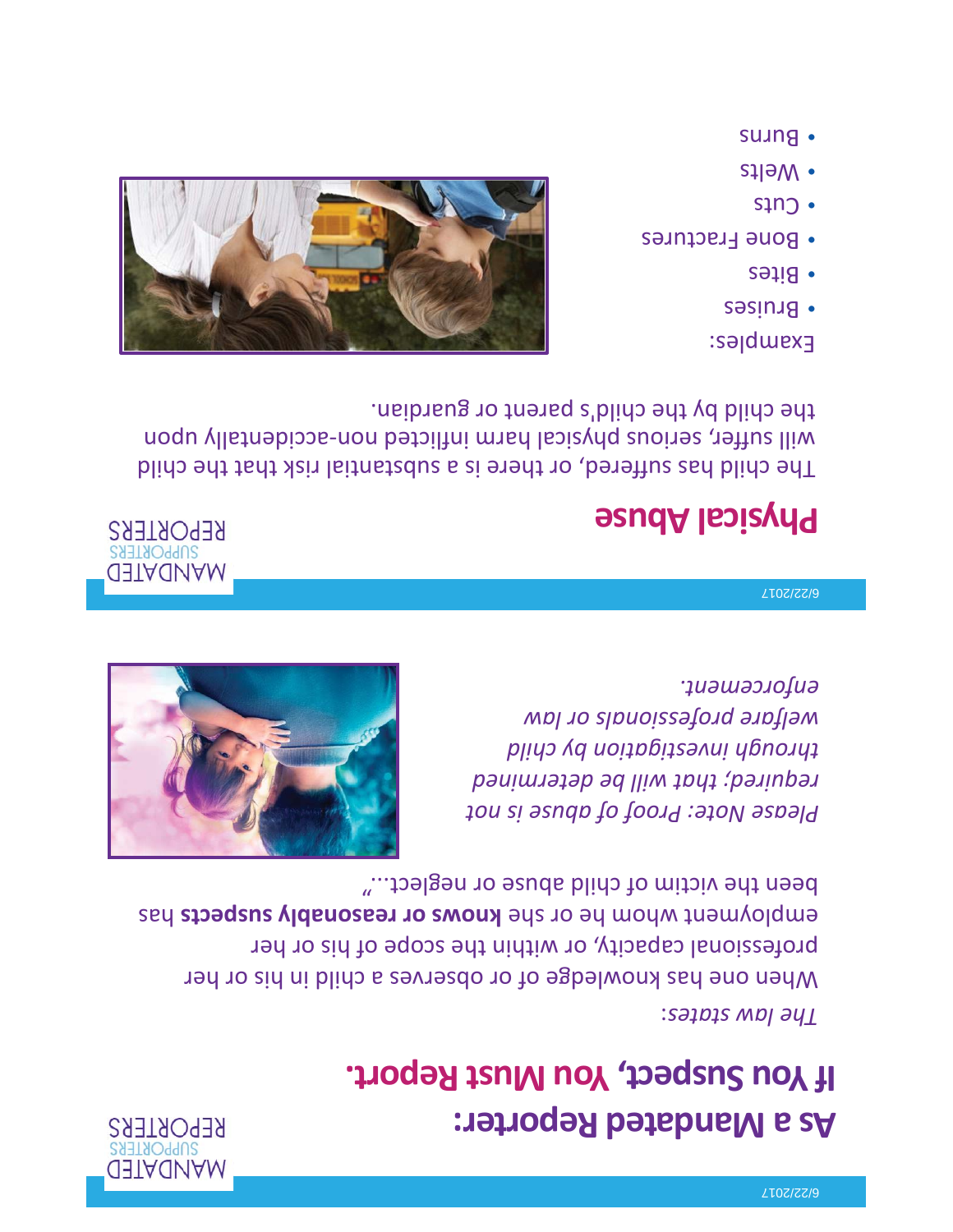## **Red Flags: Physical Abuse**





#### 6/22/2017

### **MANDATED SUPPORTERS REPORTERS**

### **General Neglect**

The child has suffered, or there is a substantial risk that the child will suffer, **serious physical harm or Illness**.



Result of the failure/inability of parent/guardian to:

- Adequately **supervise or protect** the child.
- **Protect the child from the conduct of the custodian** with whom the child has been left.
- Provide the child with **adequate food, clothing, shelter or medical treatment.**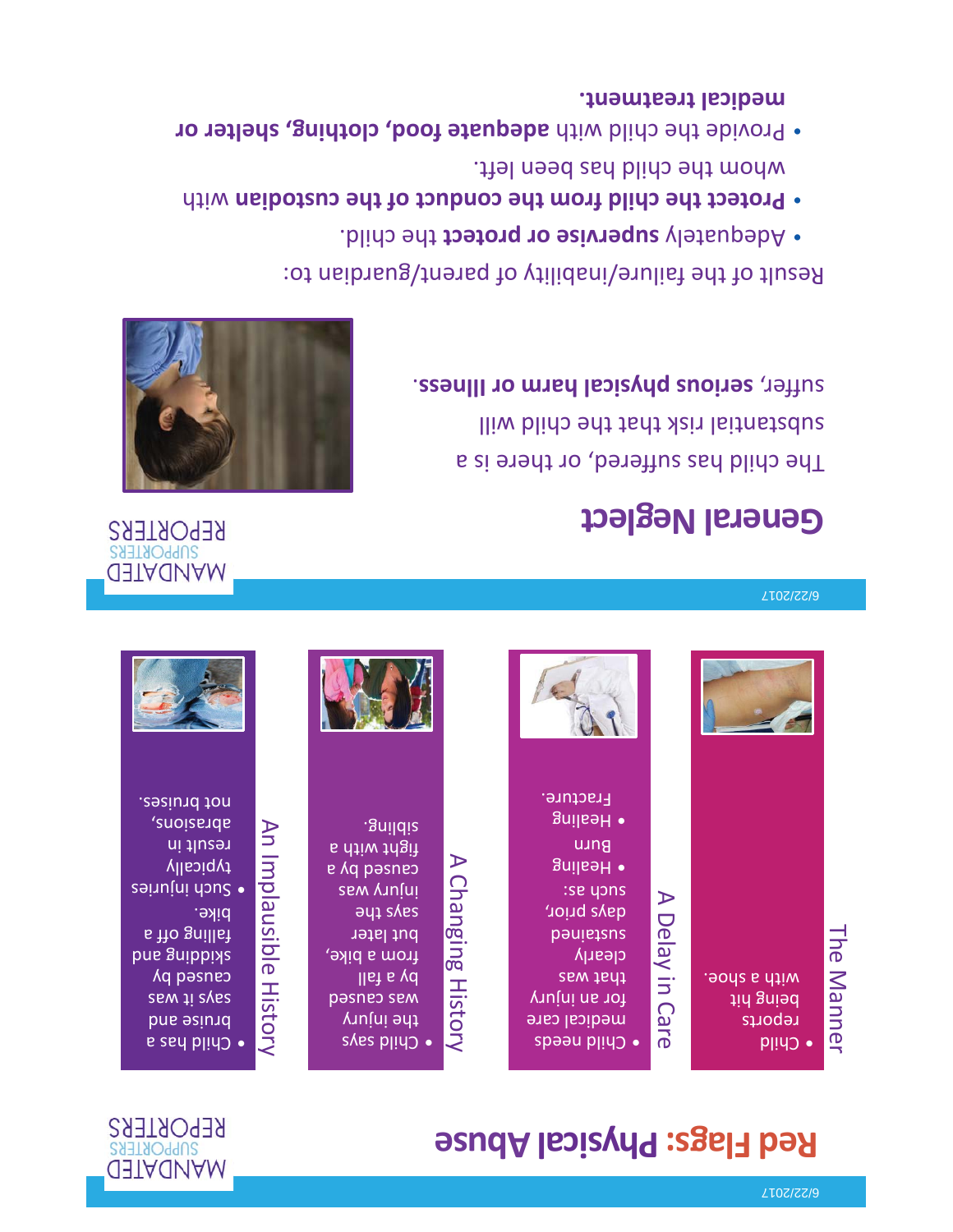## **Red Flags: Neglect- Physical Appearance**

**Seems inadequately dressed for the weather.** 

**Wears soiled or wrong size clothes, or clothes in need of repair.** 

**Often appears listless and tired with little energy.** 

**Poor Hygiene.** 

**MANDATED SUPPORTERS REPORTERS** 

6/22/2017

## **Red Flags: Neglect- Health and Safety**

**MANDATED SUPPORTERS REPORTERS** 

**Lack of Medical Care** 

- **Chronic Illness**
- **Poor Dental Hygiene**

### **Always Hungry**

- **Hoards**
- **Steals**
- **Begs**
- **Not Enough Food**

**Chronic Tardiness or Excessive Absences or Reports Being Left Alone**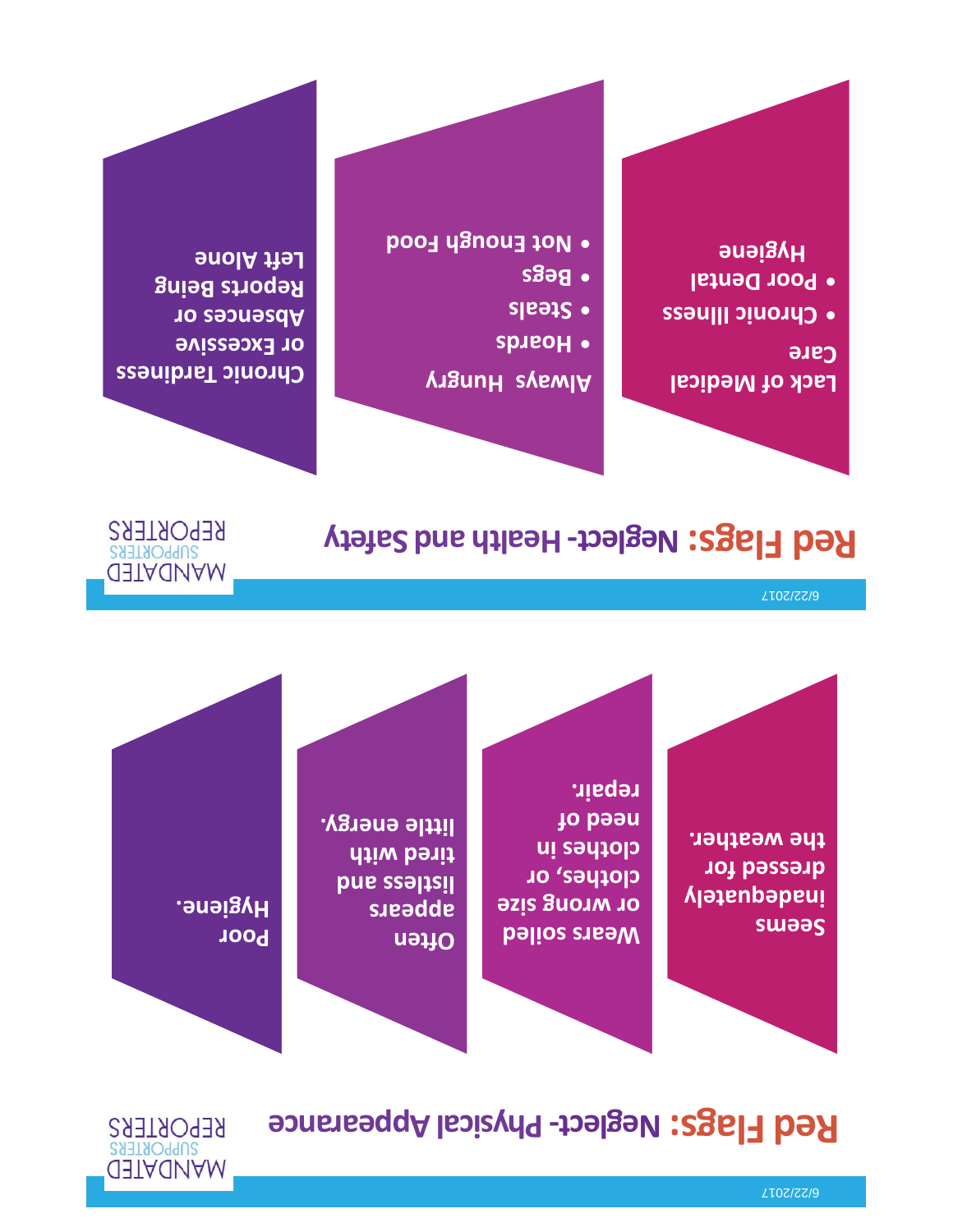## **Red Flags: Neglect- Parental Behavior**



**Appearance of Poor Parent/Child Attachment or Parent not Meeting Childs Developmental Needs.** 

**Unsafe Housing Conditions** 

- **Severely Exacerbated Asthma**
- **Multiple Bites From Pest Infestations**

### **Poor Mental Health Status**

- **Intoxication**
- **Substance Abuse**
- **Danger to self or others**

#### 6/22/2017

## **Sexual Abuse**

### **Sexual Assault**

- •Sex acts with children
- Child molestation
- • Inappropriate sexual behavior in presence of child

### **Sexual Exploitation**

- $\bullet$  Preparing, selling or distributing pornographic materials involving children
- Performances involving obscene sexual conduct
- Child trafficking



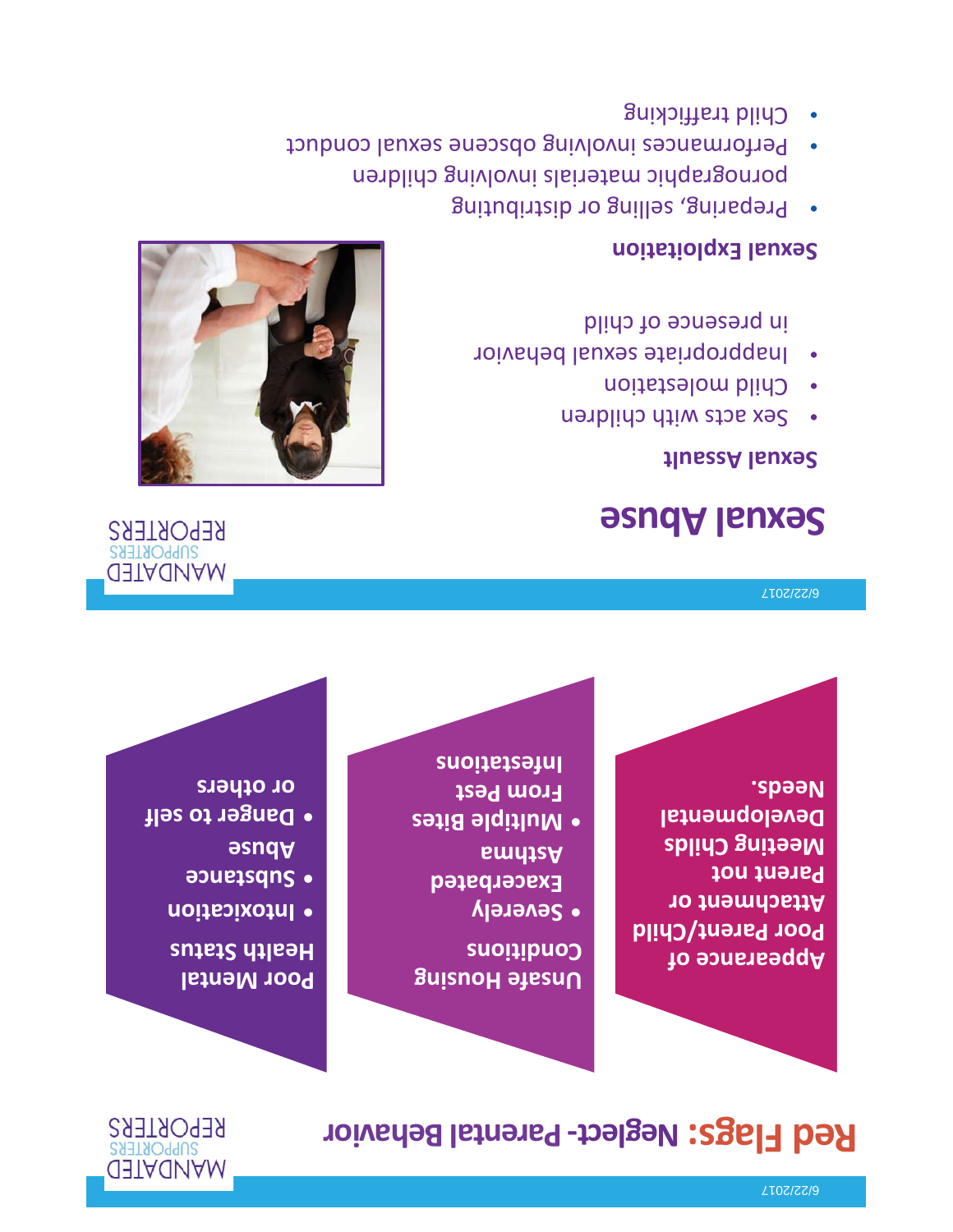## **Red Flags: Sexual Abuse**



**Disclosure of sexual abuse by the child** 

**Sexual knowledge beyond developmental expectations.** 

**Acting out Sexual Behavior** 

- **On other children**
- **Toys**
- **Sexually explicit drawings**

**Physical injury or STI** 

#### 6/22/2017

## **Emotional Abuse**

Emotional abuse is **non-physical mistreatment**, by the parent/guardian that has caused, or could cause: serious behavioral, cognitive, emotional, or mental disorders.



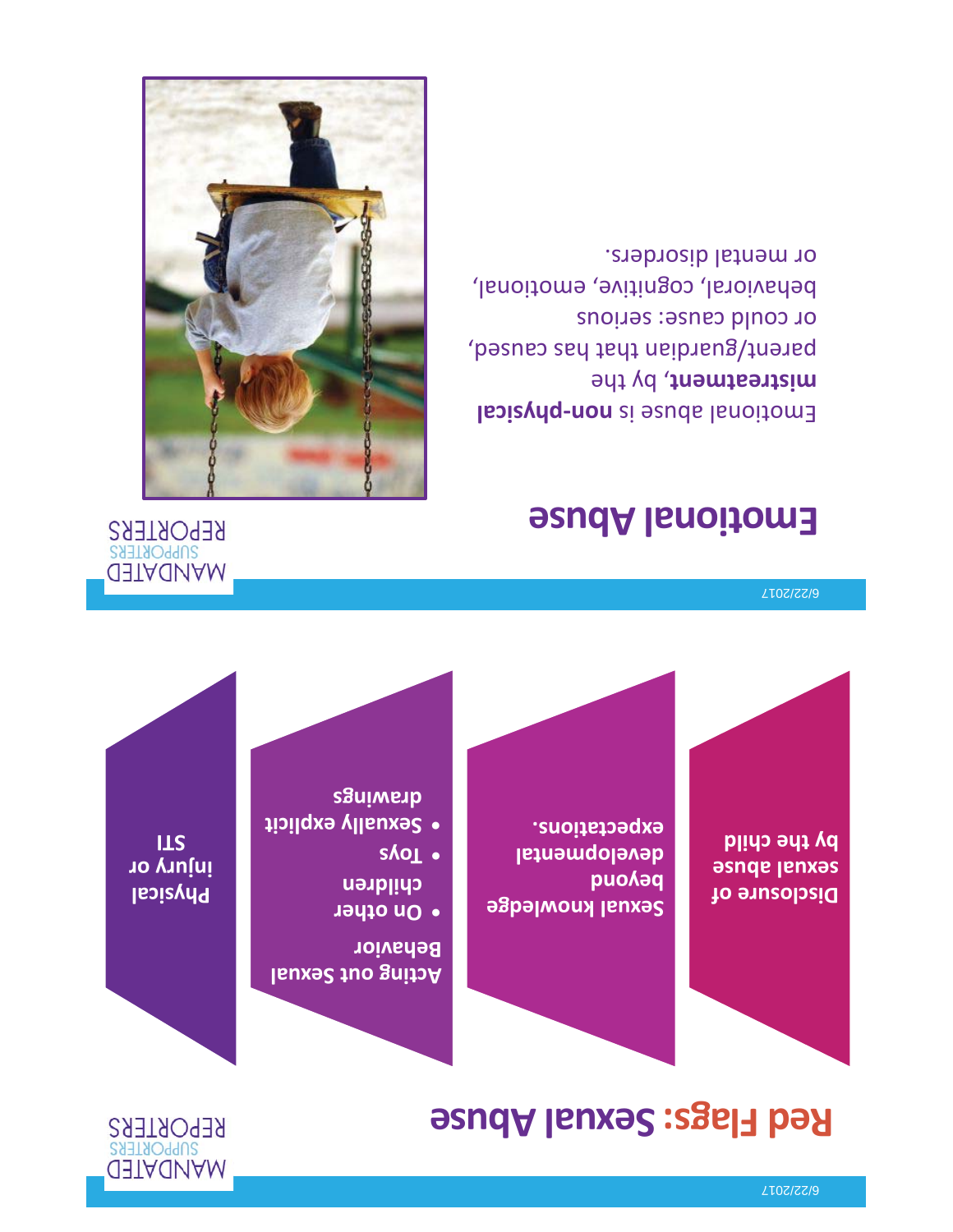# **Red Flags: Emotional Abuse**



**MANDATED SUPPORTERS REPORTERS** 

**Lack of Parent/Child Attachment or Bond** 

**Parent endangering child's emotional well-being** 

**Unusual Forms of Discipline:** 

- **Humiliation**
- **Fear**
- **Intimidation**

### **Child Behaviors:**

- **Anxiety or hyperactivity**
- **Depression**
- **Aggressive behavior**

#### 6/22/2017

# **Suggested Open-Ended Questions**

- 1. What happened?
- 2. How did that happen?
- 3. Tell me about what you saw/heard/felt.
- 4. Do you have a bruise or a mark?
- 5. Tell me more.
- 6. Who did this?
- 7. Where were you?
- 8. Does it hurt?
- 9. Are you afraid?

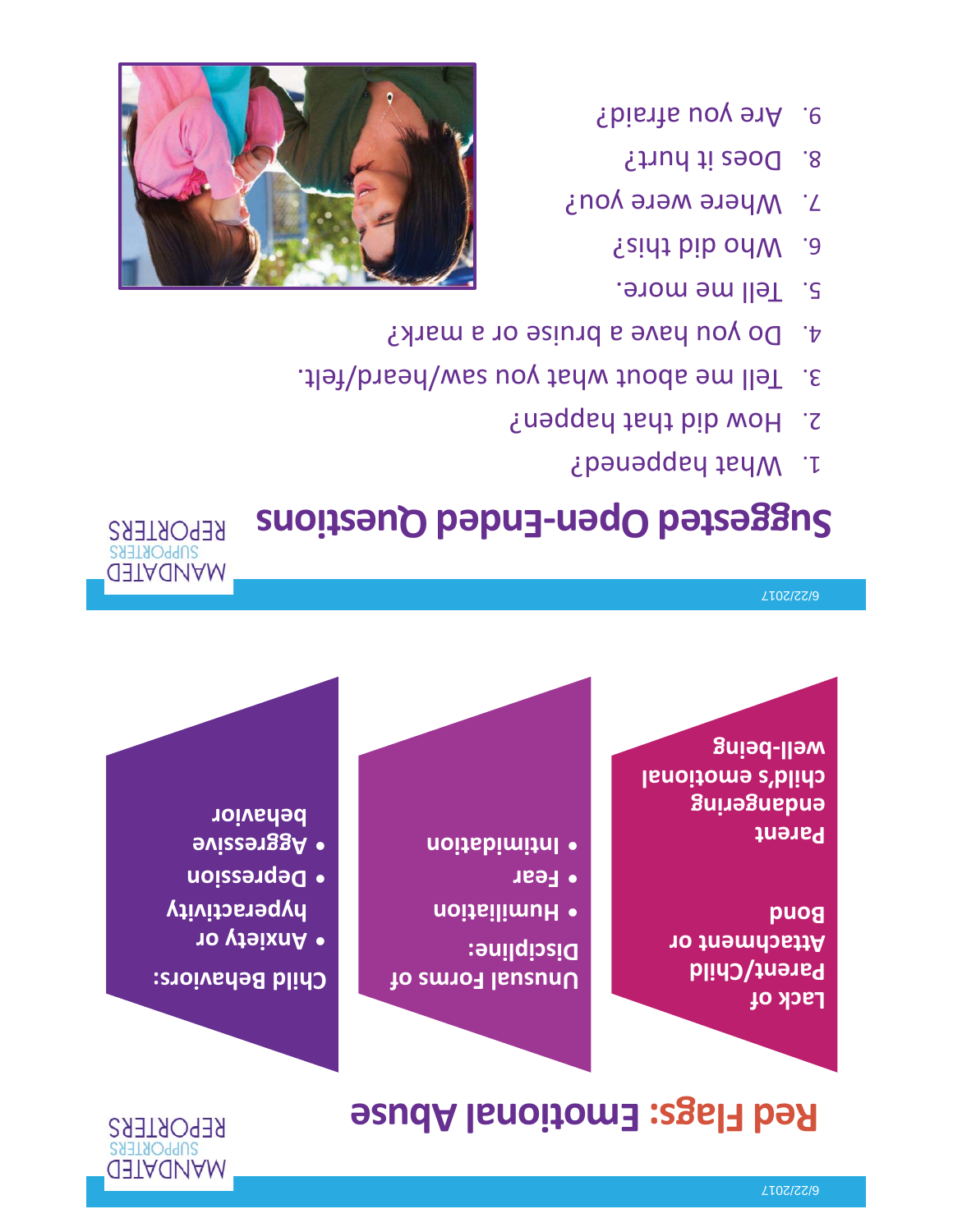## **Risk Factors**

Each factor alone might not fit the criteria for abuse or neglect but they **may put children at risk**  for abuse and should be a cue to offer community support services to the family

- Homeless family
- Substance abuse by a child or family member

**MANDATED** 

**REPORTERS** 

**MANDATED** 

**REPORTERS** 

- Unsupervised child
- Mental illness of a child or family member
- Truancy / lack of school attendance
- Delinquent or criminal behavior of a child
- Mutual fights between minors

#### 6/22/2017

## **How Do I Report?**

### **Step 1: Call ASAP**

### **Make a verbal report to:**

• Intake Hotline (24/7 )

### **(707) 565-4304**

• Law Enforcement: **9-1-1** 

### **Step 2: Write**

### **Submit written within 36 hrs:**

- • Forms and instructions also available online
- Fax or mail forms to Family, Youth and Children's Services
- •Email: FYCSCAR@schsd.org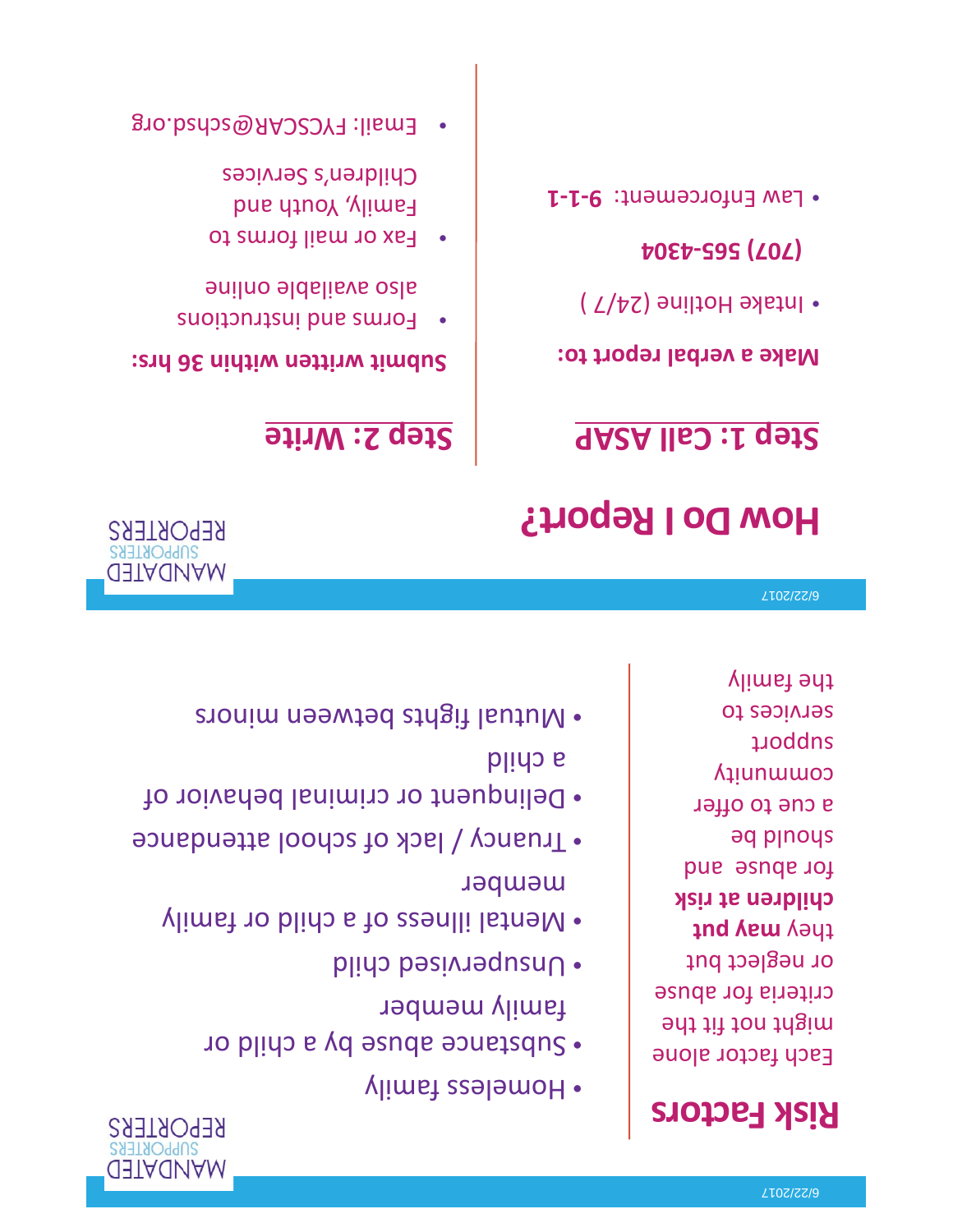## **How can we keep children safe?**





**MANDATED** 

**REPORTERS** 

Connect. Support. Report.

6/22/2017



(707) 565-4274 SonomaFosterCare.org